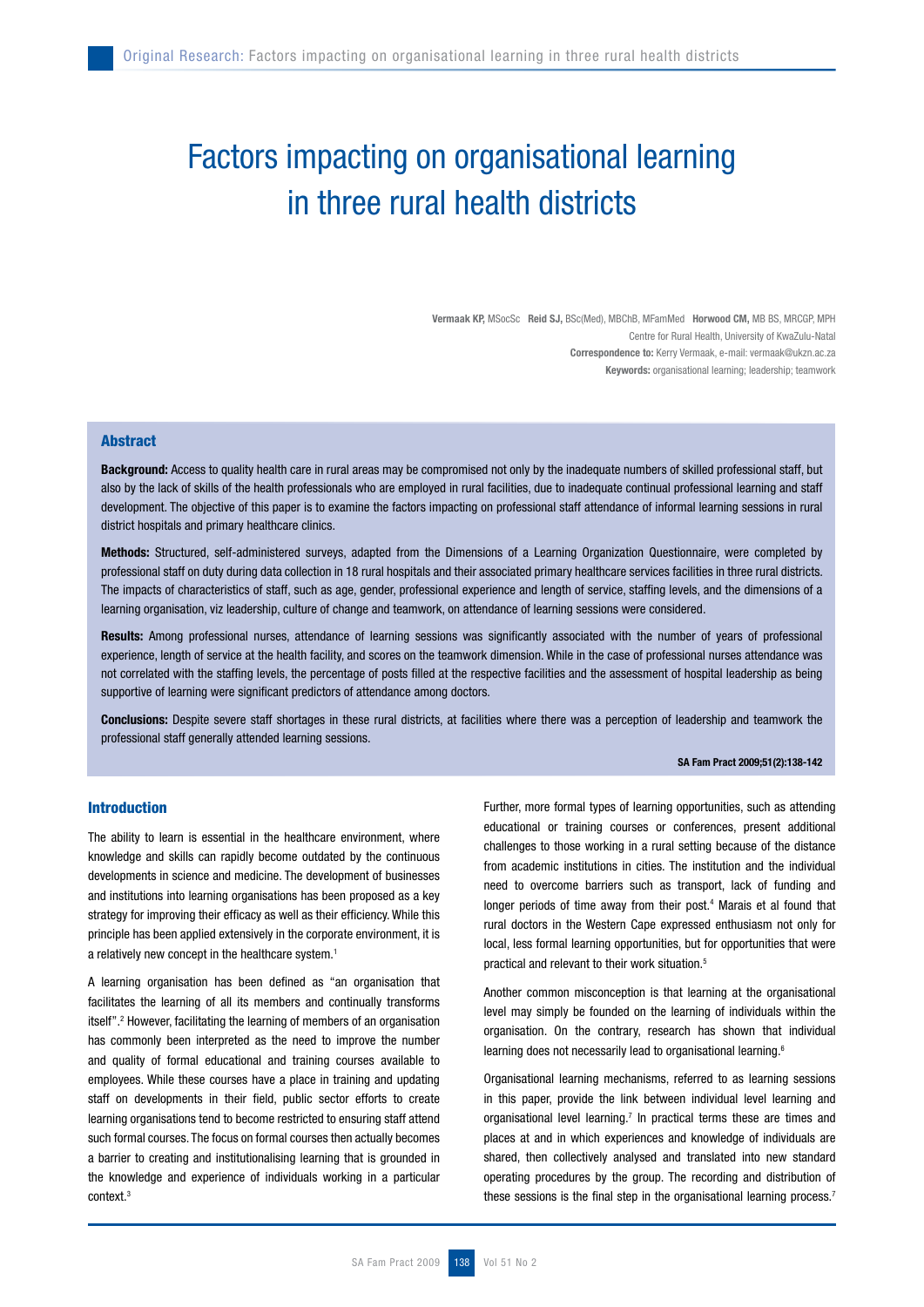Within a healthcare setting, continuing medical education or in-service training, teaching ward rounds, mortality reviews, and academic meetings held within the institution would be classified as learning sessions of this nature.<sup>7,8</sup>

Research has identified leadership committed to learning as facilitating onsite, informal learning in organisations.<sup>9</sup> Amitay et al found a strong positive association between transformational leadership, organisational learning values and the existence of learning sessions.10 The leadership of a learning organisation should generate learning opportunities on the job, reward this type of learning, support innovative suggestions, and foster a culture of change.<sup>8,9</sup>

A culture of change may be defined as open-mindedness and preparedness to change entire routines and standard operating procedures embedded in organisational custom on the basis of new evidence. A culture of change supports the need to unlearn established ways of doing things, despite personal investment in a current competency. It requires individuals to acknowledge failures and learn from them. The positive aspect of this concept is the reward given for initiative. 8,11

Teamwork, with an emphasis on mutual respect, trust and communication, influences learning at the organisational level.<sup>3,8</sup> Pisano et al found that learning is facilitated by cross-functional communication and stability of team membership.<sup>12</sup>

While formal learning opportunities and the availability of resources such as libraries and internet access may also be important in determining the extent of learning that occurs in a given organisation, this paper explores how the less tangible aspects of leadership, a culture of change and teamwork impact on the attendance of learning sessions in a resourceconstrained district health setting.

# **Methods**

The aim of the survey was to collect baseline data to set evidence-based priorities for an intervention to create learning organisations of district hospitals and their associated clinics. Data were collected as part of a cross-sectional survey conducted in April and May 2006.

The study population was professional staff working in public health facilities in the Zululand, Umkhanyakude and uThungulu districts. The Zululand, Umkhanyakude and uThungulu health districts situated in northern KwaZulu-Natal are predominantly rural. Outside of Empangeni, communities are mainly dispersed. This study area is served by two regional hospitals, 16 district hospitals and 158 fixed primary health care clinics.

The study sample included medical doctors and professional nurses who were on duty at the time of a two-day data collection visit by the research team to each hospital. Respondents at the 18 hospitals were asked to complete an anonymous, self-administered questionnaire. The primary healthcare supervisors at the hospitals were asked to distribute the self-administered questionnaire to all professional staff based in the fixed outlying clinics and working in the mobile teams.

Informed consent was obtained from each participant, and completion of the questionnaire was taken as consent. The study was approved by the Biomedical Research Ethics Committee of the University of KwaZulu-Natal, South Africa, reference number E271/05.

An adaptation of the "Dimensions of Learning Organisation Questionnaire" developed by Watkins et al was used as the self-administered questionnaire in this study.13 In his review of eight learning organisation diagnostic tools, Moilanen describes this tool as the most comprehensive and scientifically supported.14 Respondents were asked to rate 39 items on a 4-point Likert scale of strongly disagree, disagree, agree and strongly agree. There were 15 items on the teamwork dimension, 12 items on the leadership dimension, and 12 items on the culture of change dimension. Table I contains examples of items pertaining to each of the dimensions.

| <b>Teamwork</b>                                                                    | <b>Leadership</b>                                                                  | <b>Culture of change</b>                                                             |
|------------------------------------------------------------------------------------|------------------------------------------------------------------------------------|--------------------------------------------------------------------------------------|
| People give open and<br>honest feedback on<br>work performance                     | Management builds a<br>common vision across<br>different levels and work<br>groups | Professional staff are<br>rewarded for learning                                      |
| People listen to others'<br>views before speaking                                  | Managers empower<br>others to help carry out<br>the vision                         | This hospital recognises<br>or rewards people for<br>taking initiative               |
| Professional staff spend<br>time building trust<br>between each other              | Impact of management<br>decisions on<br>professional staff morale<br>considered    | <b>Team members</b><br>are confident that<br>hospital will act on<br>recommendations |
| <b>Management enables</b><br>people to access<br>information quickly and<br>easily | Senior staff set an<br>example by looking for<br>opportunities to learn            | <b>Management at this</b><br>hospital measure the<br>results of training             |
| Supervisors measure the<br>gap between actual and<br>expected performance          | The senior staff at this<br>hospital mentor and<br>coach those they lead           | This hospital is a good<br>place for learning and<br>developing yourself             |

The data collection tool was piloted in two district hospitals in KwaZulu-Natal to ensure the items were easily understood and appropriate in the context of their planned use. As multiple statements within the questionnaire were used to construct the dimensions measuring leadership, culture of change and teamwork, Cronbach's alpha coefficient, a measure of the internal consistency or reliability, was calculated. The Cronbach alpha coefficient of the leadership scale was 0.79, the teamwork scale was 0.80 and the culture of change scale was 0.70. These are all within acceptable limits.<sup>15</sup>

Pre-coded data were double entered, cleaned and validated using Epi-Info (version 6.04). Analysis was conducted using Stata (Version 9.0). Chi-square tests were used to test for differences between doctors and nurses on categorical variables and T-tests were used for continuous variables.

Given the clear differences between the doctors and professional nurses, separate analyses were undertaken to determine which factors were significantly associated with attendance of the number of learning sessions considered a reasonable benchmark for the category of staff. As attendance of all four learning sessions was deemed too stringent, attendance of at least three learning sessions was set as the benchmark for doctors. As it is not practically feasible to expect that professional nurses in the peripheral primary health care clinics would be able to attend teaching ward rounds in the hospital and that those not working in maternity would be able to attend perinatal mortality reviews, attendance of two learning sessions was the benchmark for professional nurses.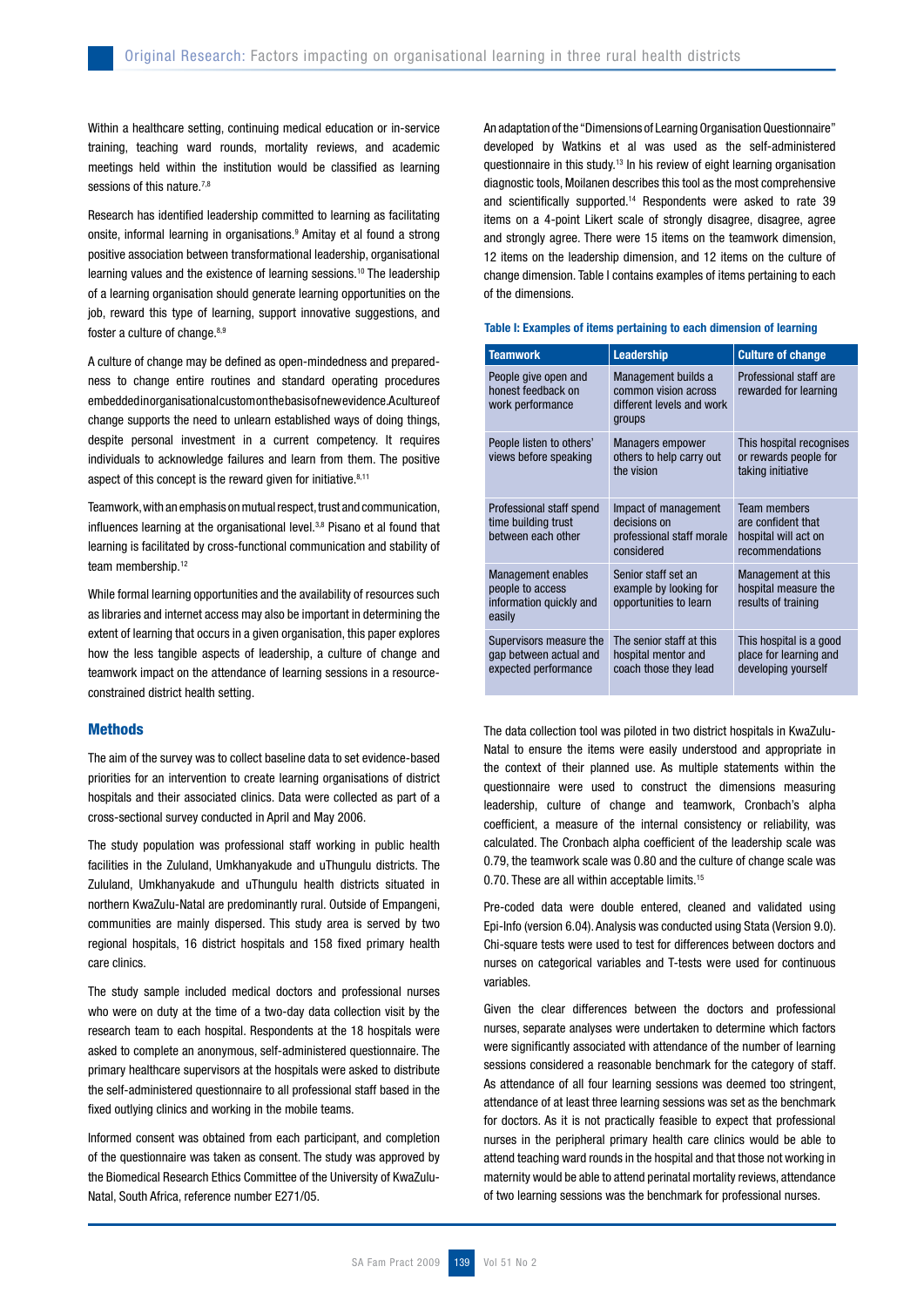Univariate binomial logistic regressions were used to determine which individual characteristics and dimensions of the learning organisation were significantly associated with attendance of the required number of learning sessions. Multivariate binomial logistic regressions were used to determine which factors remained significantly associated with attendance, when adjusting or controlling for other potential covariates.

### **Results**

The response rate for each category of staff on duty during the data collection was 75% for doctors, 81% for the hospital based nursing staff, and 66% for the primary health care nurses.

Table II tabulates the demographic details of the 122 doctors and 531 professional nurses who participated in the study. The professional nurses were significantly older than the doctors, had more professional experience and a longer length of service in their current facilities. Professional nurses were significantly more likely to have completed a post-basic course than doctors. However, doctors were significantly more likely than professional nurses to have attended teaching ward rounds, mortality reviews and academic meetings. On average, doctors rated their institutions significantly lower on the teamwork, culture of change and leadership dimensions than the professional nursing staff did.

Table III tabulates the analysis of attendance of two or more learning sessions by the professional nurses. In the bivariate (unadjusted or uncontrolled) analysis it was found that the professional nurses who had attended two or more learning sessions were significantly older, had more years of professional experience, and a longer period of service at their current institutions. They were also more likely to have a post-basic qualification. In terms of the dimensions of a learning organisation, those who had attended two or more learning sessions rated their current institution significantly more highly on the teamwork, leadership and culture of change dimensions.

In the adjusted multivariate analysis, the number of years of professional experience and length of service were the characteristics that remained significantly associated with attendance of at least two learning sessions in the previous month, while teamwork was the only dimension of a learning organisation to remain significantly associated with attendance.

Table IV shows that, among the doctors, in the bi-variate analysis the variables significantly associated with attendance of three or more learning sessions was the percentage of senior doctor posts filled, and the percentage scored on the teamwork, culture of change and leadership dimensions. In the adjusted analysis, only the leadership dimension remained a significant predictor, together with the percentage of posts filled, for attendance of three or more learning sessions.

## **Discussion**

It was assumed that staff shortages would reduce the attendance of learning sessions by professional staff, so that both nurses and doctors working in facilities with a lower percentage of posts filled would be less likely to attend the required number of learning sessions. However, the results indicate that attendance of learning sessions is not dependent on the level of staffing by professional nurses, but the lack of senior doctors does appear to hamper participation in the learning activities of doctors.

While a significant relationship between the percentage of posts filled and attendance was only found for doctors it must be taken into account

Table II: Doctors and professional nurses: Characteristics, participation in learning sessions, and scores on each dimension of learning

|                                                                     | <b>Doctors</b>           | <b>Professional</b><br><b>nurses</b> | p-value |  |  |  |
|---------------------------------------------------------------------|--------------------------|--------------------------------------|---------|--|--|--|
| N                                                                   | 122                      | 531                                  |         |  |  |  |
| Age: Mean                                                           | 33.3<br>$(31.4 - 35.2)$  | 42.4<br>$(41.7 - 43.2)$              | 0.00    |  |  |  |
| Gender: Female %                                                    | 41.0<br>$(32.6 - 49.9)$  | 91.2<br>$(88.4 - 93.3)$              | 0.00    |  |  |  |
| Professional experience: Mean<br>number of years qualified          | 7.5<br>$(5.9 - 9.0)$     | 10.5<br>$(9.8 - 11.2)$               | 0.00    |  |  |  |
| Length of service: Mean number of<br>years employed at the facility | $2.2\,$<br>$(1.6 - 2.9)$ | 10.3<br>$(9.6 - 11.0)$               | 0.00    |  |  |  |
| Percentage of posts filled: Mean<br>number employed at the facility | 43.2<br>$(39.5 - 47.0)$  | 56.4<br>$(55.1 - 57.8)$              | 0.00    |  |  |  |
| Post-basic qualification: Yes %                                     | 31.1<br>$(23.5 - 39.9)$  | 70.2<br>$(66.2 - 74.0)$              | 0.00    |  |  |  |
| Currently registered: Yes %                                         | 32.0<br>$(24.3 - 40.8)$  | 28.1<br>$(24.4 - 32.0)$              | 0.39    |  |  |  |
| Learning sessions attended in the past month                        |                          |                                      |         |  |  |  |
| Teaching ward rounds: Yes %                                         | 54.9<br>$(46.0 - 63.5)$  | 45.0<br>$(40.8 - 49.3)$              | 0.05    |  |  |  |
| Mortality review meetings: Yes %                                    | 54.9<br>$(46.6 - 63.5)$  | 28.8<br>$(25.1 - 32.8)$              | 0.00    |  |  |  |
| In-service: Yes %                                                   | 40.2<br>$(31.8 - 49.1)$  | 74.6<br>$(70.7 - 78.1)$              | 0.00    |  |  |  |
| Academic meetings: Yes %                                            | 65.6<br>$(56.7 - 73.5)$  | 23.9<br>$(20.5 - 27.7)$              | 0.00    |  |  |  |
| Number of learning sessions attended in the past month              |                          |                                      |         |  |  |  |
| One or more                                                         | 82.0<br>$(74.1 - 87.8)$  | 82.9<br>$(79.4 - 85.8)$              | 0.81    |  |  |  |
| Two or more                                                         | 66.4<br>$(57.5 - 74.2)$  | 55.9<br>$(51.7 - 60.1)$              | 0.03    |  |  |  |
| Three or more                                                       | 45.1<br>$(36.5 - 54.0)$  | 26.4<br>$(22.7 - 30.3)$              | 0.00    |  |  |  |
| Four or more                                                        | 22.1<br>$(15.6 - 30.4)$  | 7.1<br>$(5.2 - 9.7)$                 | 0.00    |  |  |  |
| Dimensions of a learning organisation                               |                          |                                      |         |  |  |  |
| Culture of change: Mean % scored                                    | 51.2<br>$(47.2 - 55.0)$  | 57.8<br>$(56.0 - 59.6)$              | 0.00    |  |  |  |
| Teamwork: Mean % scored                                             | 61.0<br>$(56.5 - 65.5)$  | 68.8<br>$(66.8 - 70.7)$              | 0.00    |  |  |  |
| Leadership: Mean % scored                                           | 53.7<br>$(48.6 - 58.7)$  | 60.1<br>$(57.9 - 62.3)$              | 0.02    |  |  |  |

that there was a significantly higher proportion of professional nurse posts filled. This may mean that there is a critical point at which a shortage of staff begins to impact on the availability of time to meet, and share experience and new insights.

Furthermore, it is important to note that for doctors their subjective evaluation of the quality of leadership, along with the percentage of posts filled, remained a significant predictor of attendance of three or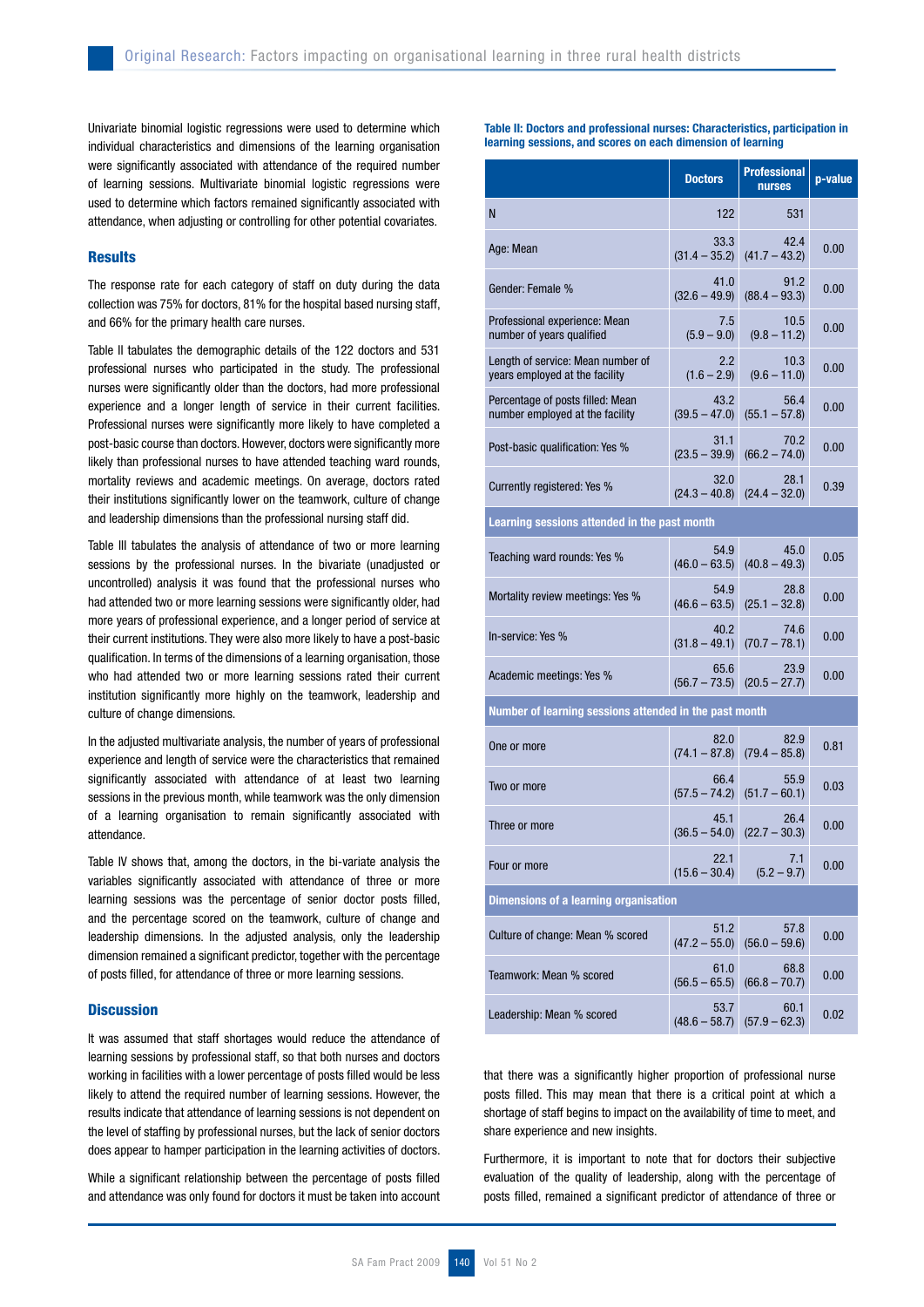| <b>Nurses (two or more learning sessions)</b> |                            |         |                            |         |  |
|-----------------------------------------------|----------------------------|---------|----------------------------|---------|--|
|                                               | <b>Univariate</b>          |         | <b>Multivariate</b>        |         |  |
| <b>Characteristics</b>                        | <b>OR</b><br>(95% CI)      | p-value | 0 <sub>R</sub><br>(95% CI) | p-value |  |
| Age                                           | 1.03<br>$(1.00 - 1.05)$    | 0.01    | 0.98<br>$(0.95 - 1.01)$    | 0.20    |  |
| Gender: Female                                | 1.75<br>$(0.95 - 3.22)$    | 0.07    | 1.40<br>$(0.72 - 2.71)$    | 0.32    |  |
| Professional experience                       | 1.04<br>$(1.02 - 1.06)$    | 0.00    | 1.04<br>$(1.01 - 1.07)$    | 0.01    |  |
| Length of service                             | 1.03<br>$(1.01 - 1.06)$    | 0.00    | 1.03<br>$(1.00 - 1.05)$    | 0.05    |  |
| Percentage of posts<br>filled                 | 1.00<br>$(0.99 - 1.01)$    | 0.96    | 1.00<br>$(0.99 - 1.01)$    | 0.93    |  |
| Have a post-basic<br>qualification            | 1.46<br>$(1.00 - 2.12)$    | 0.05    | 1.17<br>$(0.76 - 1.79)$    | 0.47    |  |
| <b>Currently registered</b>                   | 0.88<br>$(0.60 - 1.29)$    | 0.52    | 0.83<br>$(0.56 - 1.25)$    | 0.38    |  |
| <b>Dimensions of a learning organisation</b>  |                            |         |                            |         |  |
| Culture of change                             | 1.015<br>$(1.007 - 1.023)$ | 0.00    | 1.00<br>$(0.99 - 1.02)$    | 0.36    |  |
| <b>Teamwork</b>                               | 1.016<br>$(1.008 - 1.024)$ | 0.00    | 1.02<br>$(1.00 - 1.03)$    | 0.01    |  |
| Leadership                                    | 1.008<br>$(1.000 - 1.015)$ | 0.01    | 1.00<br>$(0.99 - 1.01)$    | 0.44    |  |

# Table III: Professional nurses attendance of two or more learning sessions

#### Table IV: Doctors attendance of three or more learning sessions

| Doctors (three or more learning sessions)    |                            |         |                            |         |  |
|----------------------------------------------|----------------------------|---------|----------------------------|---------|--|
|                                              | <b>Univariate</b>          |         | <b>Multivariate</b>        |         |  |
| <b>Characteristics</b>                       | 0 <sub>R</sub><br>(95% CI) | p-value | 0 <sub>R</sub><br>(95% CI) | p-value |  |
| Age                                          | 0.99<br>$(0.96 - 1.03)$    | 0.75    | 0.97<br>$(0.86 - 1.08)$    | 0.56    |  |
| Gender: Female                               | 1.06<br>$(0.52 - 2.20)$    | 0.87    | 0.97<br>$(0.40 - 2.36)$    | 0.94    |  |
| Professional experience                      | 1.00<br>$(0.96 - 1.04)$    | 0.90    | 1.02<br>$(0.89 - 1.16)$    | 0.82    |  |
| Length of service                            | 1.00<br>$(0.92 - 1.11)$    | 0.87    | 1.03<br>$(0.87 - 1.21)$    | 0.76    |  |
| Percentage of posts<br>filled                | 1.04<br>$(1.02 - 1.06)$    | 0.00    | 1.04<br>$(1.02 - 1.06)$    | 0.00    |  |
| Have a post-basic<br>qualification           | 1.33<br>$(0.62 - 2.88)$    | 0.46    | 0.84<br>$(0.30 - 2.29)$    | 0.73    |  |
| <b>Currently registered</b>                  | 1.07<br>$(0.50 - 2.29)$    | 0.87    | 1.44<br>$(0.56 - 3.68)$    | 0.45    |  |
| <b>Dimensions of a learning organisation</b> |                            |         |                            |         |  |
| Culture of change                            | 1.03<br>$(1.01 - 1.05)$    | 0.00    | 1.01<br>$(0.97 - 1.04)$    | 0.70    |  |
| <b>Teamwork</b>                              | 1.02<br>$(1.01 - 1.04)$    | 0.00    | 1.00<br>$(0.97 - 1.03)$    | 0.80    |  |
| Leadership                                   | 1.03<br>$(1.01 - 1.05)$    | 0.00    | 1.03<br>$(1.00 - 1.05)$    | 0.02    |  |

more learning sessions. This suggests that the impact of staff shortages in this professional category may to some extent be ameliorated by the impact of leadership that is supportive of the principles of a learning organisation.

According to Carroll et al organisational learning requires leadership not only from top management but also from senior staff, throughout the organisation.16 While hospital management may create vision and strategy, no learning is possible without a commitment from unit managers or senior doctors to encourageing and supporting professional staff in their practical experiments and learning efforts on a daily basis. Hospital management will support unit managers and senior doctors by creating an organisational culture supportive of change and by mentoring unit managers and senior doctors. Such a level of leadership will provide guidance and support to staff in ongoing endeavours to introduce change, even in cases where previous efforts may not have been successful.

Among the professional nurses, seniority, both in terms of years of experience and length of service in the hospital, and teamwork are associated with the attendance of learning sessions. The strictly hierarchical nature of the nursing profession<sup>17</sup> may be the reason that seniority was one of the major criteria for selection for attendance of learning sessions. However, this means that professional nurses with less practical experience but more current theoretical knowledge are less likely to have the opportunity to contribute to and benefit from learning sessions.

Pisano et al linked successful team learning with the initial selection of those due to take part in the activity.12 This selection was not random, nor based on seniority. In this study the selection of team members, in the hospital that most rapidly decreased the time taken for a minimally invasive cardiac procedure using a new technology, was on the basis of their prior experience of working together and their demonstrated capacity to work together effectively.

It has been stated that the difficulties associated with promoting teamwork are often overlooked and the benefits exaggerated.<sup>18</sup> However, the accurate and coordinated group effort required to complete predominantly routine and ongoing activities in health facilities indicates that an emphasis on teamwork is justified, well beyond efforts to create a learning organisation.

Further, according to Bassi et al, a focus on the dimensions of a learning organisation will positively impact on the retention of staff by enhancing personal growth and fostering mutual respect and connectedness.19 (It is therefore recommended that future studies consider the impact of organisational learning on job satisfaction and staff turnover.)

While this study was limited to professional staff who were present at the facility on the day the study team visited the facility, it is reasonable to expect that they are not significantly different from the staff not on duty at the time as the professional nurses on the wards routinely rotate through the shift roster.This study demonstrated that the development of a learning organisation is not dependent on the level of staffing, and that attendance of learning sessions by doctors is possible despite staff shortages, provided that the leadership of their organisations is demonstrably committed to the principles of a learning organisation. Among professional nurses, a teamwork approach ensures that younger and less experienced individuals are also given the opportunity to attend learning sessions beyond in-service training.